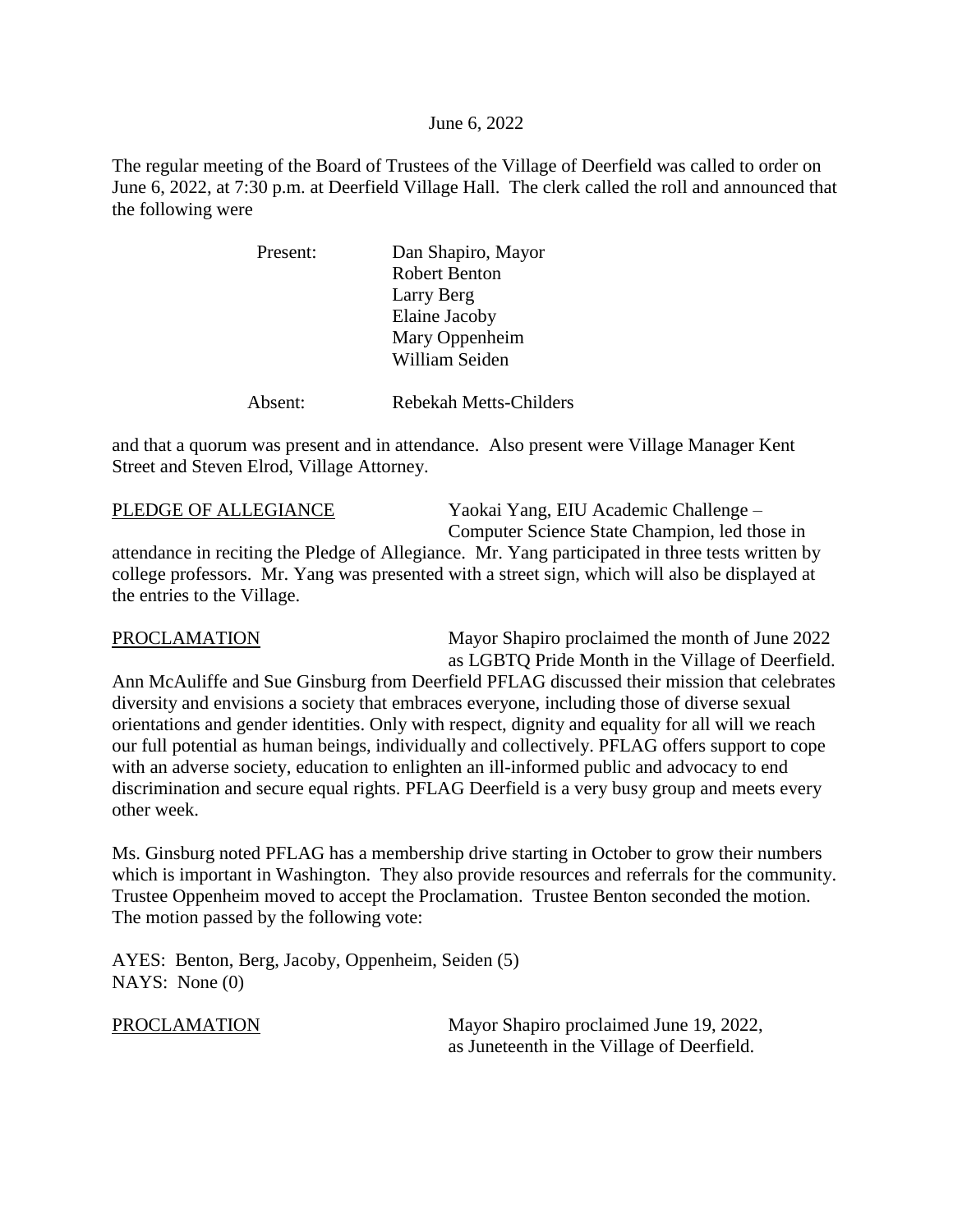Board of Trustees meeting June 6, 2022 Page 2 of 7

Trustee Oppenheim moved to accept the Proclamation. Trustee Benton seconded the motion. The motion passed unanimously on a vote.

| DOCUMENT APPROVAL                                                                         | Trustee Benton moved to approve the minutes from<br>the May 16, 2022, Board of Trustees meeting.     |
|-------------------------------------------------------------------------------------------|------------------------------------------------------------------------------------------------------|
| Trustee Oppenheim seconded the motion.                                                    |                                                                                                      |
| The motion passed unanimously by the following vote:                                      |                                                                                                      |
| AYES: Benton, Berg, Jacoby, Oppenheim, Seiden (5)<br>NAYS: None $(0)$                     |                                                                                                      |
| TREASURER'S REPORT                                                                        | In Finance Director Burk's absence, Manager Street<br>noted the Treasurer's Report is in the packet. |
| <b>BILLS AND PAYROLL</b><br>seconded the motion. The motion passed by the following vote: | Trustee Seiden moved to approve the bills and<br>payroll dated June 6, 2022. Trustee Oppenheim       |
|                                                                                           |                                                                                                      |

AYES: Benton, Berg, Jacoby, Oppenheim, Seiden (5) NAYS: None (0)

### PUBLIC COMMENT

Richard Sachs, 24-year resident, and Susan O'Malley, one-year resident, noted there is a longstanding drainage/flooding problem. The 100-foot western boundary of their street runs through the eastern boundary of Briarwood Country Club. In the fall of 2021, Briarwood Country Club performed a lot of drainage work without going through the proper Village channels or pulling the proper permits. The residential properties could not handle the water burden before the drainage work was performed. Mr. Sachs believes this was a brazen act of knowingly acting against their interests. The grading was changed on the  $17<sup>th</sup>$  hole to add a sand trap. Mr. Sachs believes it is wrong on many levels.

Iris Seaman has lived in the Village since 1969. She lives on a cul-de-sac that is no longer being maintained. She called the Village who said it was the responsibility of the residents around the cul-de-sac. Ms. Seaman asked if the Village could send notices to the neighbors.

# REPORTS

CONSIDERATION AND ACTION ON The Plan Commission held a workshop meeting on THE REPORT AND May 12, 2022, to consider the request for a finding RECOMMENDATION OF THE PLAN of substantial conformance for a final development COMMISSION ON THE REQUEST FOR plan for Heritage Woods Assisted Living Facility. The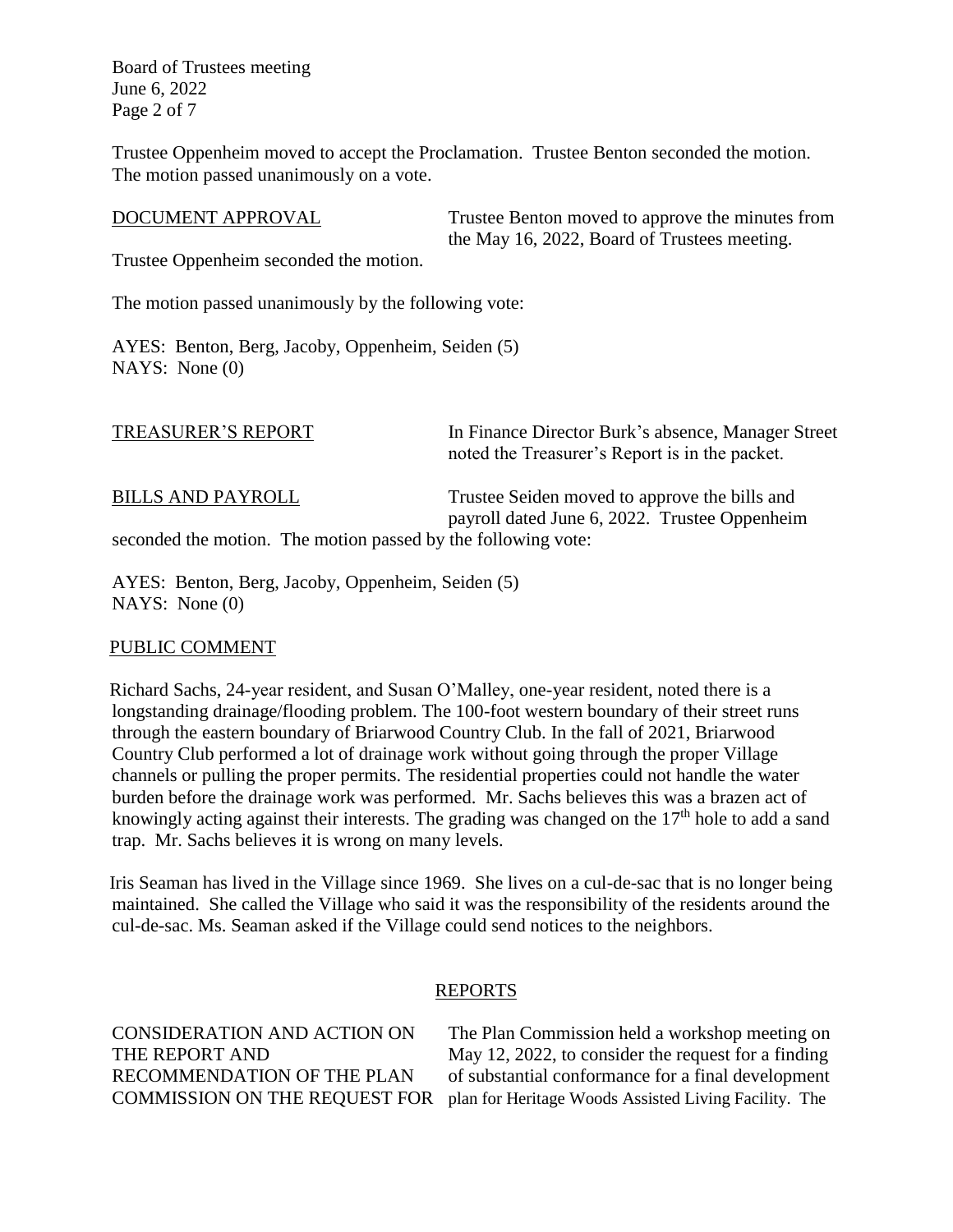Board of Trustees meeting June 6, 2022 Page 3 of 7

A FINDING OF SUBSTANTIAL Plan Commission voted 4-0 in favor of the request. CONFORMANCE FOR A FINAL The development agreement is being drafted and DEVELOPMENT PLAN FOR HERITAGE will be reviewed by staff. WOODS ASSISTED LIVING FACILITY LOCATED AT 1101 & 1121 LAKE COOK Mayor Shapiro and the trustees believe the solar ROAD IN THE DEERFIELD BUSINESS panels will be a great addition to the development. PLANNED UNIT DEVELOPMENT

Trustee Oppenheim moved to accept the report and recommendation of the Plan Commission and direct the Village Attorney to prepare the Ordinance. Trustee Berg seconded the motion. The motion passed by the following vote:

AYES: Benton, Berg, Jacoby, Oppenheim, Seiden (5) NAYS: None (0)

| CONSIDERATION AND ACTION ON          | The Plan Commission held a Public Hearing on                                   |
|--------------------------------------|--------------------------------------------------------------------------------|
| THE REPORT AND                       | May 12, 2022, to consider the report and                                       |
| RECOMMENDATION OF THE PLAN           | recommendation of the Plan Commission on the                                   |
| <b>COMMISSION ON THE REQUEST FOR</b> | request from Old National Bank for a sign                                      |
| <b>OLD NATIONAL BANK AT 725</b>      | exception to allow two ground signs with a                                     |
| <b>WAUKEGAN ROAD FOR A SIGN</b>      | depth greater than what is allowed by Article                                  |
| <b>EXCEPTION TO ALLOW TWO</b>        | 9.01-B.9b of the Zoning Ordinance. The Plan                                    |
|                                      | GROUND SIGNS TO HAVE A GREATER Commission voted 4-0 in favor of the request.   |
| DEPTH THAN ALLOWED BY ARTICLE        |                                                                                |
|                                      | 9.01-B.9b OF THE ZONING ORDINANCEThe Appearance Review Commission was in favor |

of the request.

Trustee Benton moved to accept the report and recommendation of the Plan Commission and direct the Village Attorney to prepare the Ordinance. Trustee Oppenheim seconded the motion. The motion passed by the following vote:

AYES: Benton, Berg, Jacoby, Oppenheim, Seiden (5) NAYS: None (0)

| <b>CONSIDERATION AND ACTION ON</b>                                | The Plan Commission held a Public Hearing on       |
|-------------------------------------------------------------------|----------------------------------------------------|
| THE REPORT OF THE PLAN                                            | April 28, 2022, to consider the request for a      |
| <b>COMMISSION ON THE REQUEST FOR</b>                              | Special Use to permit the establishment of a       |
| A SPECIAL USE TO PERMIT THE                                       | recreational cannabis facility for Curaleaf in the |
| <b>ESTABLISHMENT OF A</b>                                         | Deerfield Depot PUD. The Plan Commission           |
| RECREATIONAL CANNABIS FACILITY voted 6-0 in favor of the request. |                                                    |
| FOR CURALEAF AT 677 LAKE COOK                                     |                                                    |
| ROAD IN THE DEERFIELD DEPOT                                       | The Appearance Review Commission held a            |
| PLANNED UNIT DEVELOPMENT                                          | workshop meeting on April 25, 2022, to consider    |
|                                                                   | the request. The ARC voted 6-0 in favor of the     |

proposal. Mr. Street noted the petitioner requested some exceptions including exterior unloading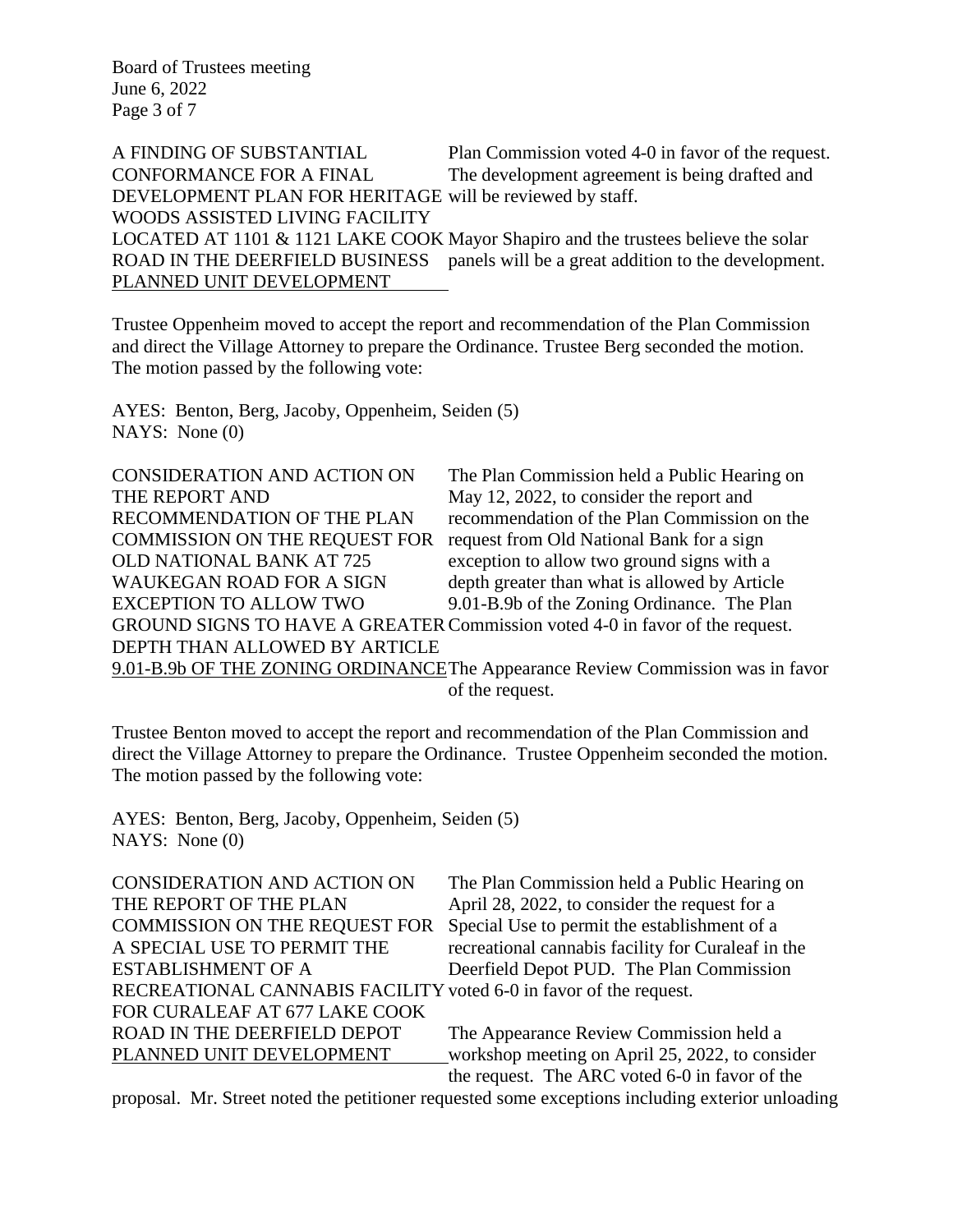Board of Trustees meeting June 6, 2022 Page 4 of 7

of cannabis, all non-cannabis waste being stored outside the building, allowing two wall signs (one on the north side of the building and one on the east side of the building) that would be 36 square feet in area rather than just one wall sign that is 10 square feet in area.

Trustee Benton believes the findings of fact were great, but is not in favor of the use or the exceptions. He explained the Trustees were very careful about not adding a recreational use facility as there were enough communities allowing recreational cannabis. The financial position in Deerfield is doing well without it. Trustee Benton does not want to make it easier for our own youth to have recreational cannabis in town. He would not want to restrict medical cannabis.

Trustee Seiden is in favor of the use, but does not want the front door to the Village to be a cannabis dispensary. He believes a dispensary is a destination and does not believe the location will make a difference.

Trustee Oppenheim noted the access to medical cannabis will not be restricted. Patrons with a medical card would pay a lower tax rate. Trustee Oppenheim is in favor of both the use and the location. She noted the tax collected on cannabis sales in Illinois was \$400 million last year, which will make a substantial impact. Cannabis is legal and is the present and future.

Trustee Berg believes the Plan Commission did extensive work and there are already significant restrictions on the location, signage and security. He thinks this is appropriate for the Village.

Plan Commission Chairperson Al Bromberg explained the Village Ordinance only allows one facility in the Village. Curaleaf will provide both medical and recreational uses.

Trustee Oppenheim moved to accept the report and recommendation of the Plan Commission and direct the Village Attorney to prepare the Ordinance. Trustee Berg seconded the motion. The motion passed by the following vote:

AYES: Berg, Jacoby, Oppenheim (3) NAYS: Benton, Seiden (2)

CONSIDERATION AND ACTION ON Trustee Oppenheim reported the working group THE REPORT AND was set up after an Resolution was passed. The RECOMMENDATION OF THE group met 12 times over a 6-month period. This GREENHOUSE GAS REDUCTION report is the product of a lot of research and WORKING GROUP RE: CLIMATE discussion. Trustee Oppenheim noted they are ACTION REPORT asking the Board for acceptance and approval of the report and to set a blueprint for sustainability efforts

as we move forward.

The problem is how to reduce greenhouse gas emissions 45% by 2030 and become 100% carbon neutral by 2050. The baseline from 2017 is 428,798 MTCO2.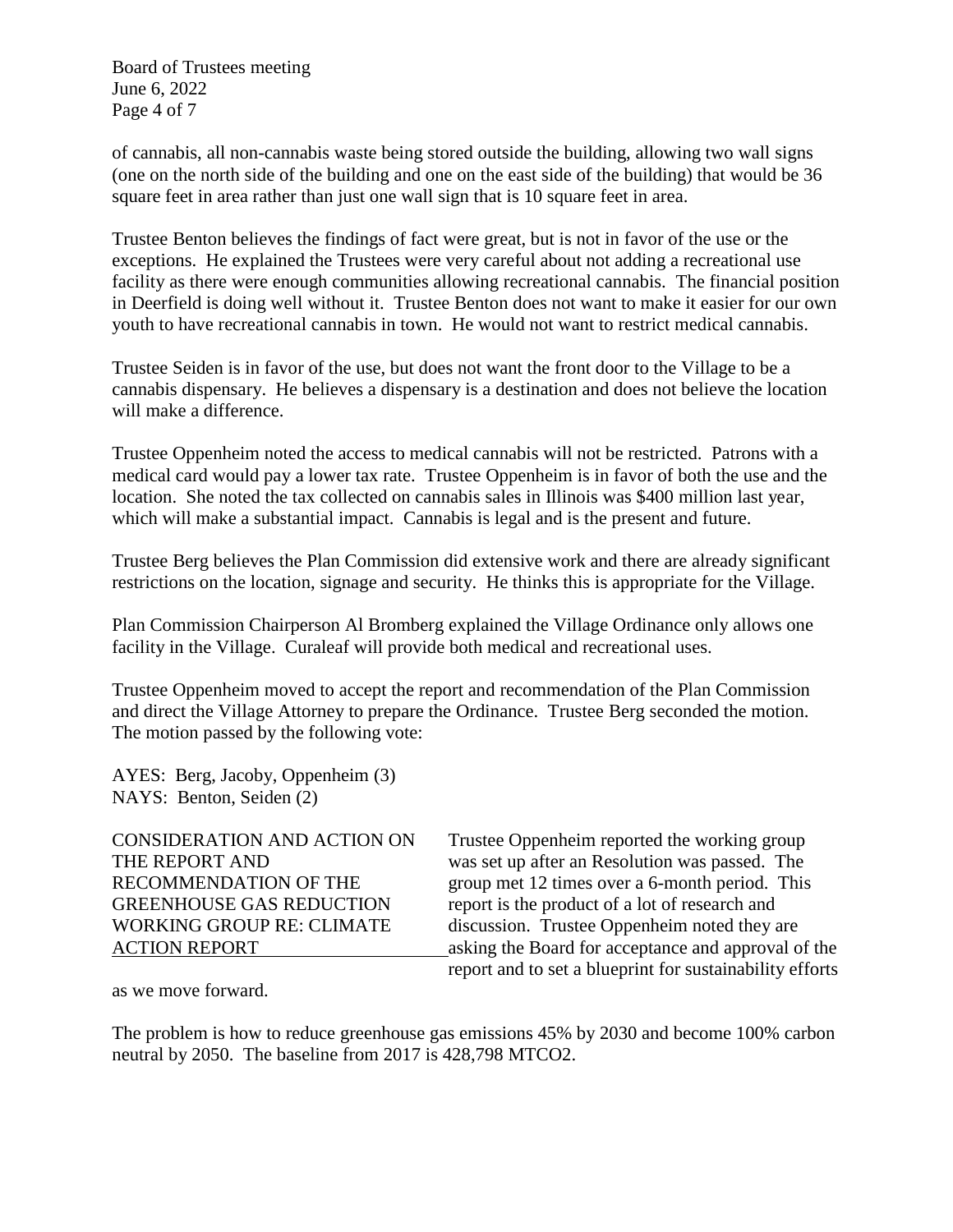Board of Trustees meeting June 6, 2022 Page 5 of 7

The report focuses on three objectives: Converting 100% of electricity to renewable sources by 2030, reducing transportation emissions by 55% by 2030 and reducing waste emissions by 66% by 2030. There are a number of next steps including ongoing monitoring and forecasting, prioritizing strategies and tactics including programming, operationalize the approach into everyday business practices and decision making, proposing policies and programs to the Board that achieves the specific objectives, consider authoring a professional sustainability plan with refined adoption and resiliency efforts, incorporate sustainability funding and resources into future budget proposals that aim to achieve greenhouse gas reduction objectives, continue to raise awareness and education around greenhouse gas reduction efforts and strengthen community-wide partnerships and establish formal communication links to support, steer, prioritize and execute greenhouse gas reduction objectives.

Trustee Seiden believes the working group did a wonderful job but would like interim results with specific dates and percentages to completion. Mr. Street suggested staff could try to report quarterly. Assistant Village Manager Andrew Lichterman noted it will be a part of the departmental reports.

Art Wilde is a 26-year resident of Deerfield and a member of GoGreen Deerfield and the working group. He reported the report was a collaborative effort between staff and the committee members. The first issue was where to start. The Village now has a blueprint that will lead to actions out of the gate. The composting program is ahead of other communities. This is a global problem that has a lot of local support.

Moe Bann appreciates and supports the efforts. He is excited that composting has been incorporated into the waste program.

Trustee Seiden moved to accept the report and recommendation of the Greenhouse Gas Reduction Working Group and objectives. Trustee Jacoby seconded the motion. The motion passed by the following vote:

AYES: Benton, Berg, Jacoby, Oppenheim, Seiden (5) NAYS: None (0)

OF THE CABLE AND noted the 10-year agreement will expire in

REPORT AND RECOMMENDATION Assistant to the Village Manager Justin Keenan TELECOMMUNICATION September. The Cable and Telecommunications COMMISSION RE: COMCAST Commission reviewed the agreement at their March FRANCHISE AGREEMENT RENEWAL 1, 2022, and May 3, 2022, meetings. The agreement is mostly regulatory, but would give Comcast the

authority to use Village easements. The agreement has been approved by the Village Attorney and the Cable and Telecommunications Commission voted 6-0 in favor of the agreement.

Trustee Benton moved to accept the report and recommendation of the Cable and Telecommunications Commission regarding the Comcast franchise agreement renewal. Trustee Oppenheim seconded the motion. The motion passed by the following vote: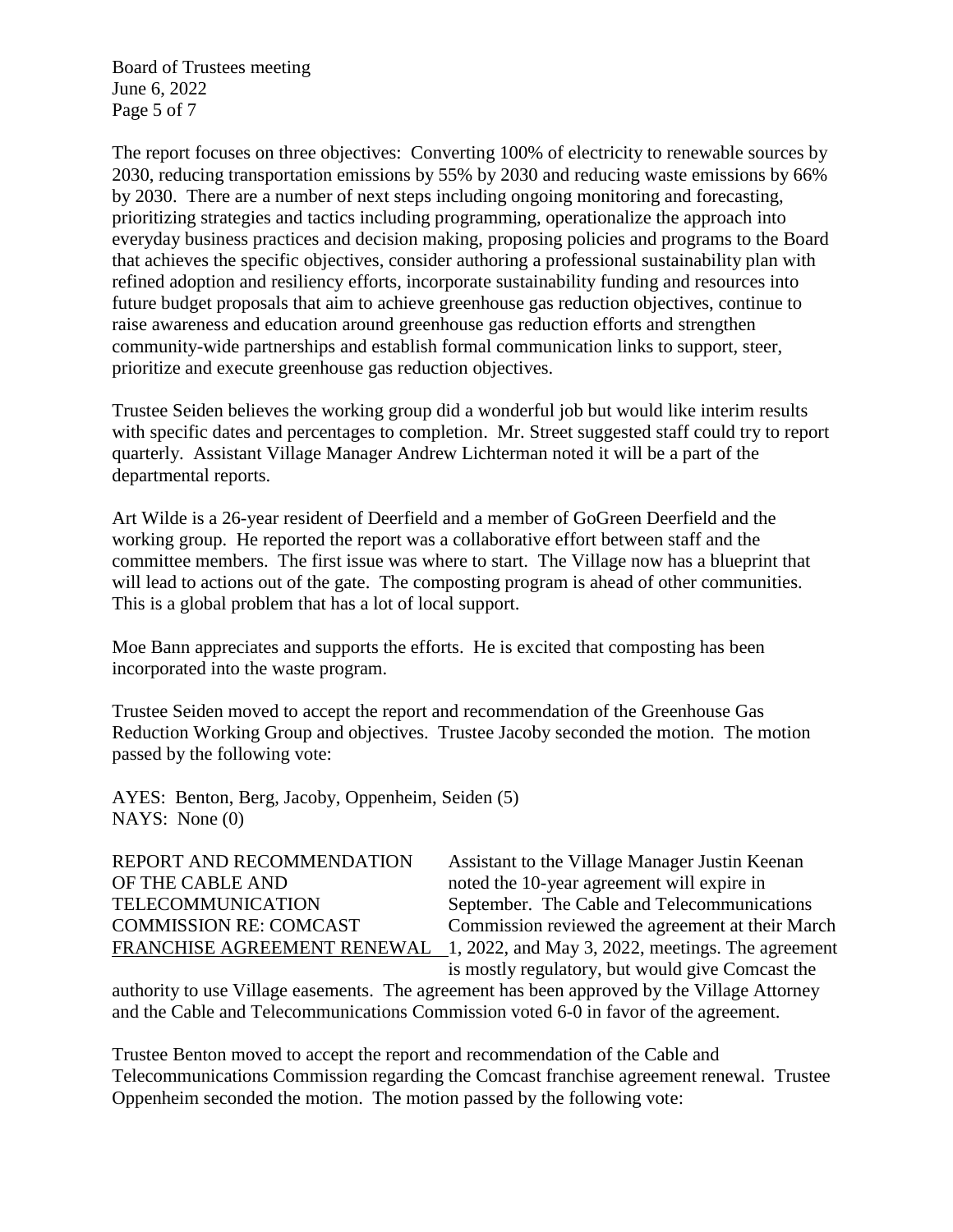Board of Trustees meeting June 6, 2022 Page 6 of 7

AYES: Benton, Berg, Jacoby, Oppenheim, Seiden (5) NAYS: None (0)

### CONSENT AGENDA

THE WEST DEERFIELD TOWNSHIP System. ASSESSOR FOR ACCESS TO VILLAGE PERMIT AND PLAN TRACKING **SYSTEM** 

RESOLUTION R-22-32 APPROVING A Resolution approving an Intergovernmental AN INTERGOVERNMENTAL Agreement by and between the Village of Deerfield AGREEMENT BY AND BETWEEN and the West Deerfield Township Assessor for THE VILLAGE OF DEERFIELD AND access to the Village Permit and Plan Tracking

RESOLUTION R-22-33 APPROVING A A Resolution approving a grant to the Lake County<br>GRANT TO THE LAKE COUNTY Convention and Visitors Bureau GRANT TO THE LAKE COUNTY CONVENTION AND VISITOR BUREAU

Trustee Oppenheim moved to adopt the Resolutions. Trustee Benton seconded the motion. The motion passed by the following vote:

AYES: Benton, Berg, Jacoby, Oppenheim, Seiden (5) NAYS: None (0)

# OLD BUSINESS

There was no Old Business.

### NEW BUSINESS

There was no New Business.

# DISCUSSION

VILLAGE EVENTS Mayor Shapiro reported the Farmer's Market will Start on Saturday. The first Thursday Food Truck will be on June 23, 2022. July  $4<sup>th</sup>$  will be here very quickly.

THIS MEETING Mayor Shapiro noted there are some meetings, like